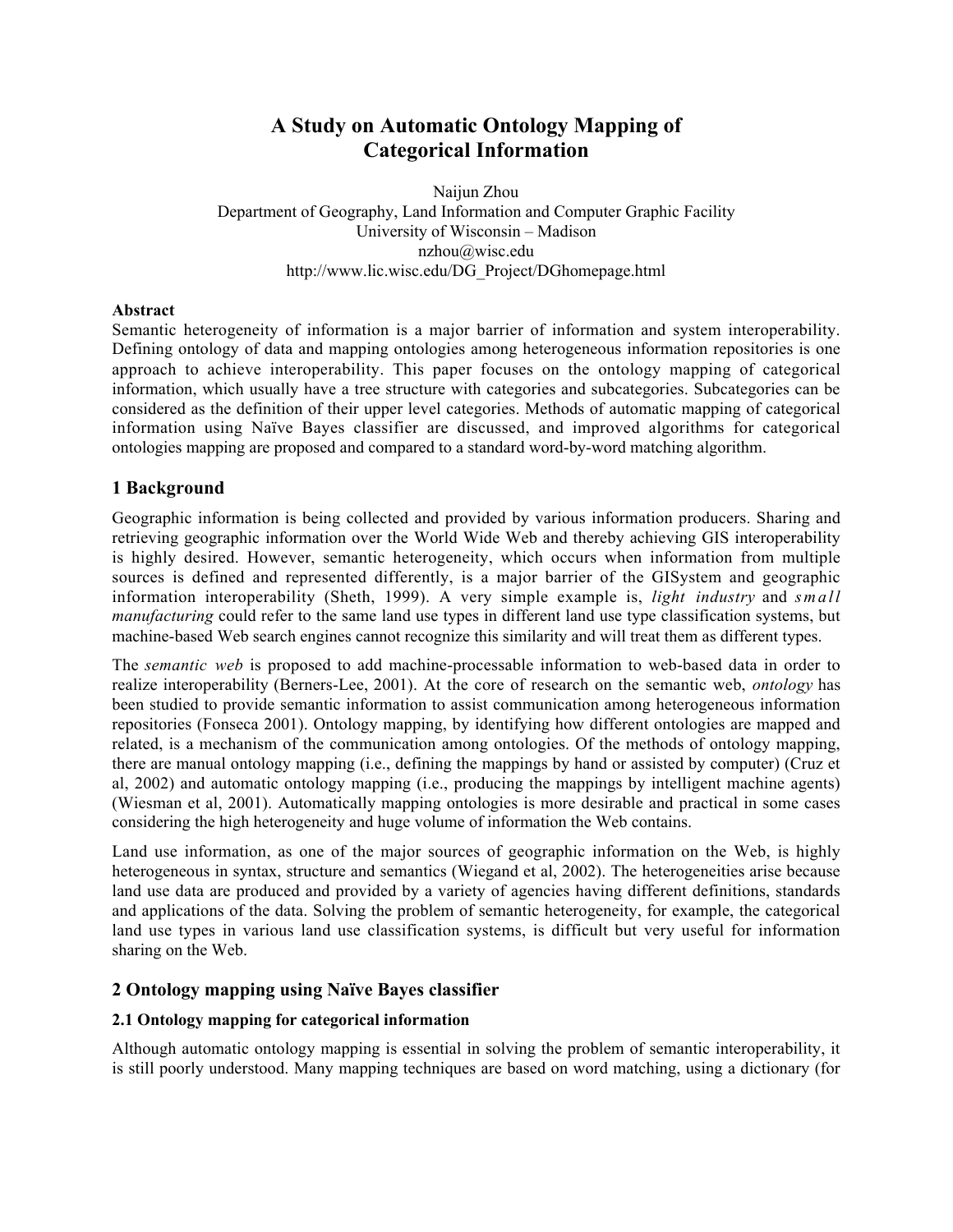example, WordNet), or applying logical reasoning techniques. However, the mapping of categorical information is unique and requires special consideration. Categorical data usually have a tree structure, of which the upper level category includes subcategories. Subcategories can be considered as the definition of their upper level categories. A category and its subcategories together make an ontology of this category, thus the mapping of categories can be transformed into a problem of ontology mapping of related subcategories.

This paper aims to identify the categorical information mapping based on the meaning of the information. Land use classification systems are studied as an example. It is observed that, in land use classification systems, subcategories actually define the meaning of the category. For example, in North America Industrial Classification System (NAICS), subcategories of *Animal food manufacturing, Grain and oilseed milling*, etc, describe the meaning of category *Food Manufacturing*. Therefore, a classification system can be considered a set of ontologies of land use types, with subcategories as the definition of the higher level category. In this way, ontology mapping of land use types is the mapping of meanings.

This research applies the document classification technique to the categorical information mapping. The mapping of land use types can be transformed into a task of classifying a type in one land use classification system into candidate types in another system, and assigning one or several candidate mappings with a mapping degree respectively. Naïve Bayes classifier, as one of the most successful classification techniques (Lewis, 1998) in machine learning and information retrieval, is studied and enhanced for automatic categorical information mapping.

# **2.2 Naïve Bayes classifier**

The Naïve Bayes classifier is based on a probability theorem of Bayes' rule (Mitchell, 1997). The Bayes' rule lets us use causal knowledge to make diagnostic inferences. Consider an example of air flight delay, it may be difficult to obtain the probability of snowing given a fact that an air flight has been delayed, i.e. Pr(*snow* | *flight delay*). But we could already know well the probability of flight delay if there is a snow, i.e. Pr(*flight delay* | *snow*). With Bayes' rule, we can calculate the Pr(*snow* | *flight delay*) using the Pr(*flight delay* | *snow*):

$$
Pr(snow | flight delay) = Pr(flight delay | snow) * Pr(snow) / Pr(flight delay).
$$

Bayes' rule has been successfully applied in document classification, namely Naïve Bayes classifier. To classify a source document into one of the candidate categories, we may instead only need to know how each candidate category is close to the source document. With predefined document categories  $c_i$ ,  $i = 1, \ldots$ n, for a source document *d* with *n* words  $(w_1, w_2, ..., w_n)$ , the document *d* can be classified to a candidate category *cj* with a probability of

$$
Pr(c_j | d) = \frac{Pr(c_j) Pr(d | c_j)}{Pr(d)} \cdot a \frac{Pr(c_j) P_{i=l,n} Pr(w_i | c_j)}{Pr(d)}
$$

 $w_i$  is a word in the source document *d*, and  $c_j$  is a candidate category to be assigned from the source document,  $Pr(w_i|c_j)$  is the probability that the category  $c_j$  contains the word  $w_i$ . Assuming each type of document (*d*) to be classified will appear with a same probability, the classification with the highest matching probability is the mapping result:

$$
\arg \max \Pr(c_j) \mathsf{P}_{i=1,n} \Pr(w_i \mid c_j)
$$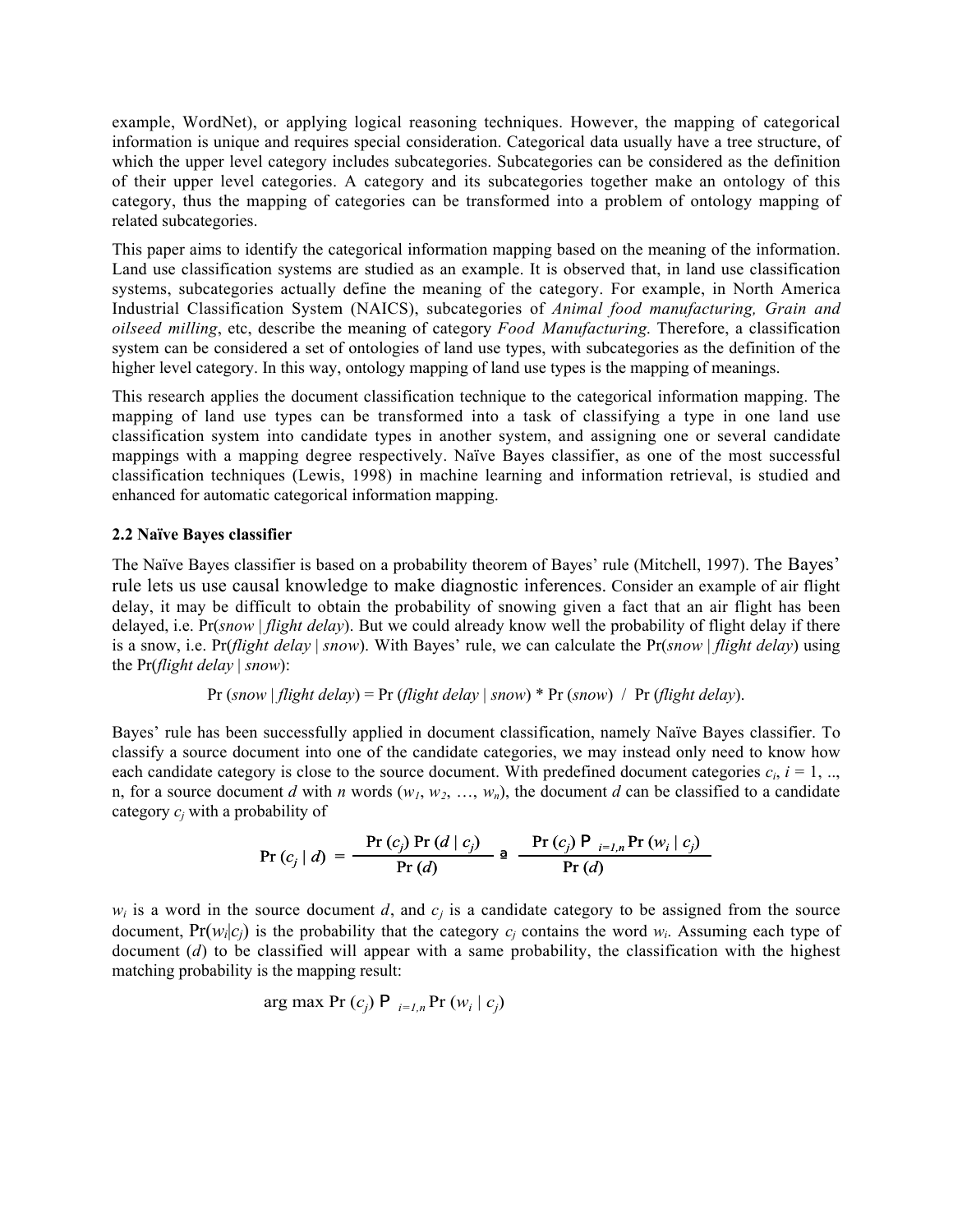#### **2.3** A standard algorithm of the  $Pr(w_i|c_i)$ : Laplace Estimator (LE)

It is noted that the algorithm to calculate the mapping probability,  $Pr(w_i|c_j)$ , determines the efficiency and accuracy of the Naïve Bayes classifier. Laplace Estimate (LE) is a standard word-by-word matching algorithm to calculate  $Pr(w_i|c_i)$ :

$$
Pr(w_i | c_j) = \frac{N(w_i, c_j) + 1}{N(c_j) + T}
$$

 $N(w_i, c_j)$  is the number of times a word  $(w_i)$  appears in a category  $(c_i)$ ,  $N(c_j)$  is the total number of words (duplicated words are counted as well) in category  $c_i$ , and  $T$  is the total unique word number in all candidate categories *c*.

### **2.4 Improved algorithms of the**  $Pr(w_i|c_i)$  **for categorical information**

The word-by-word matching algorithm is a frequency-based research assuming the more frequently a word appears the more important the word is. However, this is problematic in classifying categorical information, for example, land use types, where words are used as the definition of a category and usually appear only once. It is observed that the frequent words, which are called stop words and sometimes need to be ignored, are probably the least important in defining a concept.

To fully consider the uniqueness of categorical information, this paper develops two improved algorithms of Pr(*wi*|*cj*), i.e., Category Counting Estimate (CCE) and Category Counting Estimate with Semantics (CCE-S). CCE is based on an assumption that, if a source document  $(d)$  is similar to a candidate category  $(c<sub>i</sub>)$ , then the number of word matching between *d* and the category  $c<sub>i</sub>$  will be higher than the matching with other categories. In this way, the existence of a word, instead of the frequency of a word, is incorporated into the algorithm to calculate the matching probability. Let a source category to be mapped to a candidate category  $(c_i)$  has a word  $w_i$ , the CCE algorithm is

$$
\Pr(w_i \mid c_j) = \frac{N(w_i, c_j)}{N(c_j)}
$$

 $N(c_i)$  is the total number of words (duplicated words are not considered) in a candidate category  $c_i$ .  $N(w_i)$  $c_j$ ) =  $N(w_i) * N'(w_i, c_j)$ , where  $N(w_i)$  is the number of a word  $(w_i)$  appears in the source category, and  $N'(w_i, c_i)$  is the number of a word  $(w_i)$  appears in a candidate category  $(c_i)$ . This algorithm is expected to perform better than LE because it fully considers the uniqueness of categorical information by calculating an individual word's relationship with a whole category instead of only with the matched words.

LE and CCE are algorithms of word matching, not considering any semantic aspect of the categorical information. Using the semantic component of information has been considered a promising solution for ontology mapping. With semantic definition, relationships among words can be extended from exact matching to synonym, hypernym, hyponym, overlap, etc. This paper develops two semantic relationships of words, synonym and superset, to retrieve additional information of synonym and superset words. An example of synonym words is *music* and *audio*, and an example of superset words is *dental* and *medical*. Additionally, because the synonym is actually an exact matching while the superset is a partial matching, this paper weights the matching by assigning a weight of 1 to synonym words, and a weight of 0.5 to superset words when calculating the matching probability.

### **2.5 Result**

The algorithms of CCE and CCE-S improve ontology mapping for categorical information by considering the features of categorical data. The algorithms perform better than the standard LE algorithm in terms of